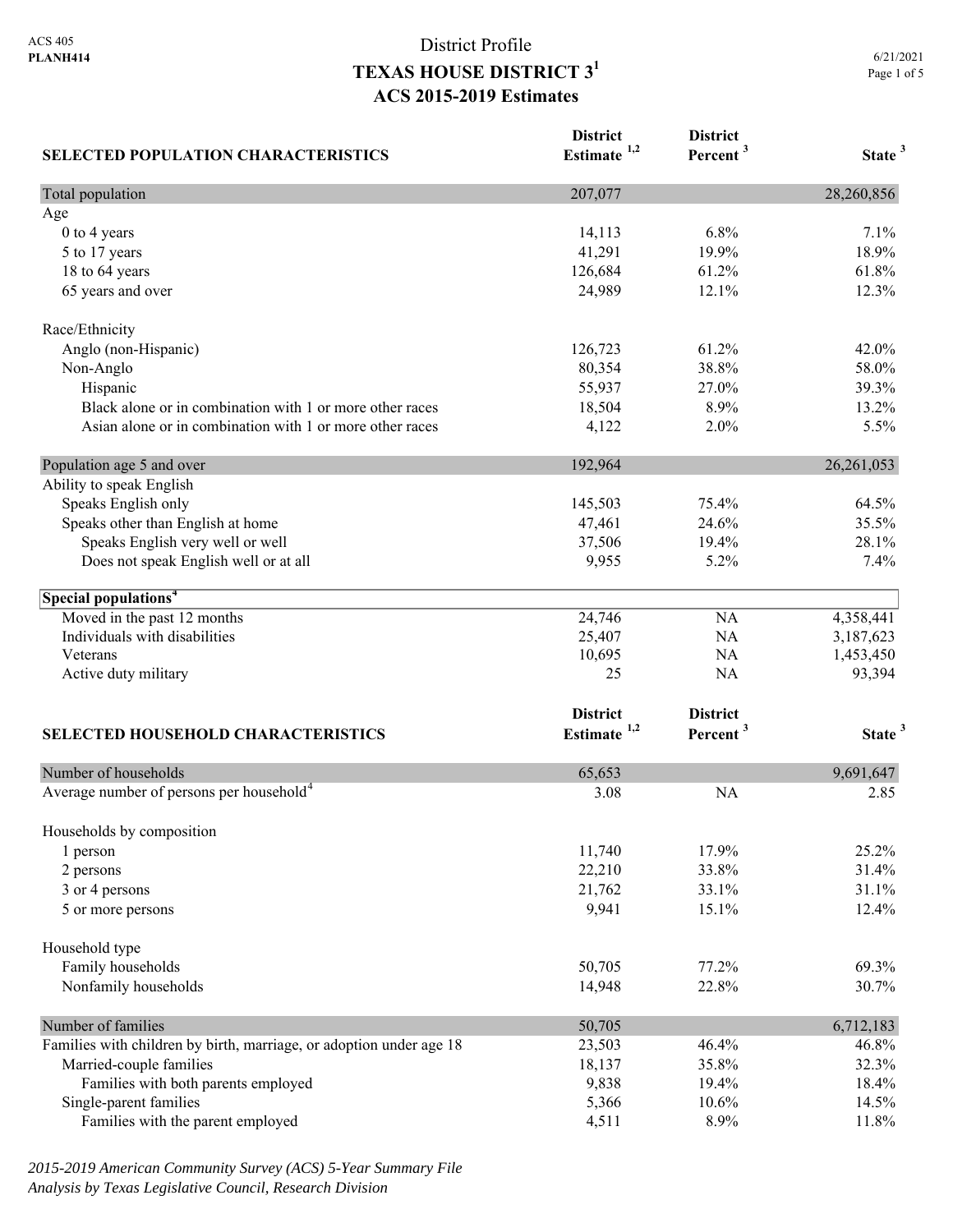| <b>SELECTED EDUCATION CHARACTERISTICS</b>                                | <b>District</b><br>Estimate <sup>1,2</sup> | <b>District</b><br>Percent <sup>3</sup> | State <sup>3</sup> |
|--------------------------------------------------------------------------|--------------------------------------------|-----------------------------------------|--------------------|
| Population age 3 and over enrolled in school                             | 60,921                                     |                                         | 7,681,758          |
| School status                                                            |                                            |                                         |                    |
| In preschool (public and private)                                        | 3,575                                      | 5.9%                                    | $6.0\%$            |
| In kindergarten, elementary, middle, or high school (public and private) | 41,782                                     | 68.6%                                   | 69.8%              |
| In preschool through 12th grade (public only)                            | 40,023                                     | 65.7%                                   | 68.8%              |
| In college, graduate, or professional school                             | 15,564                                     | 25.5%                                   | 24.3%              |
| Population age 25 and over                                               | 127,377                                    |                                         | 18, 131, 554       |
| <b>Educational</b> attainment                                            |                                            |                                         |                    |
| Bachelor's degree or higher                                              | 31,830                                     | 25.0%                                   | 29.9%              |
| Less than high school graduate                                           | 19,294                                     | 15.1%                                   | 16.3%              |
|                                                                          | <b>District</b>                            | <b>District</b>                         |                    |
| <b>SELECTED LABOR CHARACTERISTICS</b>                                    | Estimate <sup>1,2</sup>                    | Percent <sup>3</sup>                    | State <sup>3</sup> |
| Civilian employed population age 16 and over                             | 94,897                                     |                                         | 13,253,631         |
| Civilian employment sector                                               |                                            |                                         |                    |
| Private sector                                                           | 75,518                                     | 79.6%                                   | 80.1%              |
| Government sector                                                        | 11,788                                     | 12.4%                                   | 13.0%              |
| Self-employed                                                            | 7,374                                      | 7.8%                                    | 6.7%               |
| Industry for civilian employed population                                |                                            |                                         |                    |
| Agriculture, forestry, fishing, hunting, and mining                      | 4,572                                      | 4.8%                                    | $3.0\%$            |
| Construction                                                             | 10,523                                     | 11.1%                                   | 8.6%               |
| Manufacturing                                                            | 9,714                                      | 10.2%                                   | 8.5%               |
| Wholesale trade                                                          | 3,649                                      | 3.8%                                    | 2.9%               |
| Retail trade                                                             | 10,567                                     | 11.1%                                   | 11.4%              |
| Transportation and warehousing and utilities                             | 6,008                                      | 6.3%                                    | 5.9%               |
| Information                                                              | 1,185                                      | 1.2%                                    | 1.7%               |
| Finance and insurance, and real estate and rental and leasing            | 4,591                                      | 4.8%                                    | 6.7%               |
| Professional, scientific, management, administrative, and waste mgmt.    | 9,453                                      | 10.0%                                   | 11.5%              |
| Educational services and health care and social assistance               | 18,985                                     | 20.0%                                   | 21.6%              |
| Arts, entertainment, recreation, accommodation, and food services        | 7,080                                      | 7.5%                                    | 9.2%               |
| Other services, except public administration                             | 5,403                                      | 5.7%                                    | 5.2%               |
| Public administration                                                    | 3,167                                      | 3.3%                                    | 4.0%               |
| Population age 16 to 64                                                  | 133,172                                    |                                         | 18,273,711         |
| Worked at all in the past 12 months                                      | 98,712                                     | 74.1%                                   | 75.4%              |
| Worked 50-52 weeks                                                       | 76,329                                     | 57.3%                                   | 59.0%              |
| Usually worked 35 or more hours per week                                 | 68,223                                     | 51.2%                                   | 52.2%              |
| Usually worked less than 35 hours per week                               | 8,106                                      | 6.1%                                    | 6.8%               |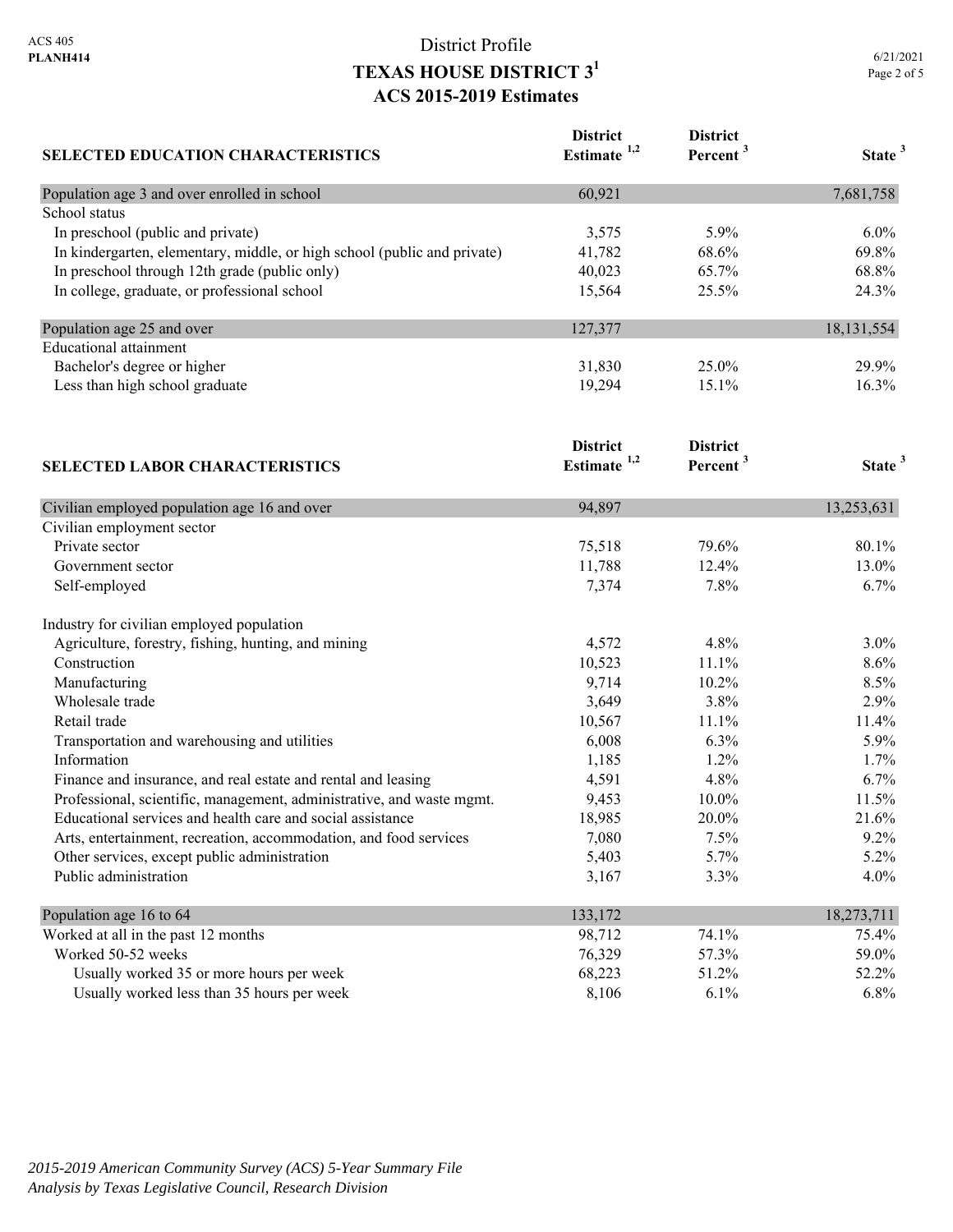| <b>SELECTED LABOR CHARACTERISTICS (continued)</b>               | <b>District</b><br>Estimate <sup>1,2</sup> | <b>District</b><br>Percent <sup>3</sup> | State <sup>3</sup> |
|-----------------------------------------------------------------|--------------------------------------------|-----------------------------------------|--------------------|
| Workers age 16 and over                                         | 92,875                                     |                                         | 13,115,511         |
| Means of transportation to work                                 |                                            |                                         |                    |
| Public transportation                                           | 462                                        | 0.5%                                    | 1.4%               |
| Private vehicle                                                 | 86,006                                     | 92.6%                                   | 90.5%              |
| Walk / bicycle / motorcycle                                     | 1,257                                      | 1.4%                                    | 1.9%               |
| Taxi / other means                                              | 712                                        | 0.8%                                    | 1.2%               |
| Worked at home                                                  | 4,438                                      | 4.8%                                    | 5.0%               |
| Travel time to work <sup>5</sup>                                |                                            |                                         |                    |
| Less than 15 minutes                                            | 15,008                                     | 16.2%                                   | 23.6%              |
| 15 minutes to 29 minutes                                        | 22,897                                     | 24.7%                                   | 34.2%              |
| 30 minutes to 44 minutes                                        | 20,563                                     | 22.1%                                   | 20.8%              |
| 45 minutes to 59 minutes                                        | 13,692                                     | 14.7%                                   | 8.3%               |
| 60 minutes or more                                              | 16,277                                     | 17.5%                                   | 8.1%               |
|                                                                 | <b>District</b><br>Estimate <sup>1,2</sup> | <b>District</b><br>Percent <sup>3</sup> | State <sup>3</sup> |
| <b>SELECTED INCOME CHARACTERISTICS</b>                          |                                            |                                         |                    |
| Persons in poverty <sup>6</sup>                                 | 24,066                                     | 11.9%                                   | 14.7%              |
| Per capita income <sup>4</sup>                                  | \$33,014                                   | NA                                      | \$31,277           |
| Number of households                                            | 65,653                                     |                                         | 9,691,647          |
| Annual household income                                         |                                            |                                         |                    |
| Less than \$10,000                                              | 2,522                                      | 3.8%                                    | 6.1%               |
| \$10,000 to \$24,999                                            | 7,039                                      | 10.7%                                   | 12.9%              |
| \$25,000 to \$49,999                                            | 12,069                                     | 18.4%                                   | 21.8%              |
| \$50,000 to \$99,999                                            | 19,845                                     | 30.2%                                   | 30.1%              |
| \$100,000 to \$199,999                                          | 17,221                                     | 26.2%                                   | 21.7%              |
| \$200,000 and over                                              | 6,957                                      | 10.6%                                   | 7.4%               |
| Households with social security income                          | 17,663                                     | 26.9%                                   | 25.6%              |
| Households with supplemental security income (SSI)              | 2,837                                      | 4.3%                                    | 4.7%               |
| Households with public assistance income'                       | 616                                        | 0.9%                                    | 1.4%               |
| Households that received food stamps/SNAP in the past 12 months | 5,891                                      | $9.0\%$                                 | 11.8%              |
| Number of families living in poverty                            | 4,151                                      |                                         | 759,269            |
| With related children under age 18                              | 3,028                                      | 72.9%                                   | 77.1%              |
| Married couple families                                         | 1,315                                      | 31.7%                                   | 26.2%              |
| Single-parent families                                          | 1,713                                      | 41.3%                                   | 50.9%              |
| Female head of household                                        | 1,551                                      | 37.4%                                   | 44.4%              |
| Male head of household                                          | 162                                        | 3.9%                                    | 6.4%               |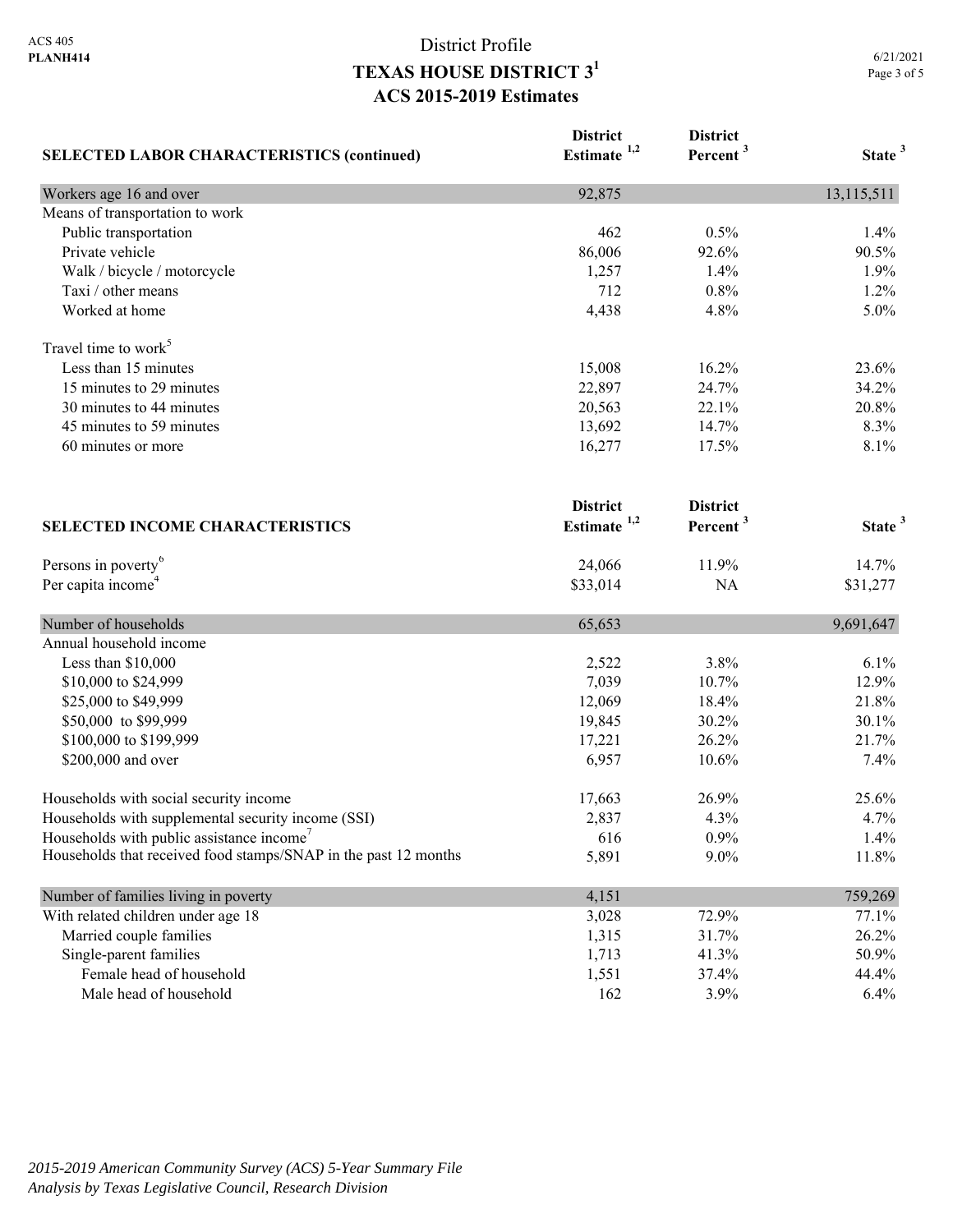6/21/2021 Page 4 of 5

| <b>SELECTED HOUSING CHARACTERISTICS</b>                                             | <b>District</b><br>Estimate $1,2$ | <b>District</b><br>Percent <sup>3</sup> | State <sup>3</sup> |
|-------------------------------------------------------------------------------------|-----------------------------------|-----------------------------------------|--------------------|
| Number of housing units                                                             | 71,765                            |                                         | 10,937,026         |
| Age of housing                                                                      |                                   |                                         |                    |
| Built in 2010 or later                                                              | 13,894                            | 19.4%                                   | 10.4%              |
| Built between 2000 and 2009                                                         | 20,856                            | 29.1%                                   | 19.3%              |
| Built between 1990 and 1999                                                         | 14,593                            | 20.3%                                   | 15.2%              |
| Built between 1970 and 1989                                                         | 16,822                            | 23.4%                                   | 31.4%              |
| Built before 1970                                                                   | 5,600                             | 7.8%                                    | 23.7%              |
| Occupancy status                                                                    |                                   |                                         |                    |
| Owner-occupied                                                                      | 49,637                            | 69.2%                                   | 54.9%              |
| Renter-occupied                                                                     | 16,016                            | 22.3%                                   | 33.7%              |
| Vacant                                                                              | 6,112                             | 8.5%                                    | 11.4%              |
| Median gross rent (contract rent plus estimated utility and fuel cost) <sup>4</sup> | \$1,126                           | NA                                      | \$1,045            |
| Median value of owner-occupied housing units <sup>4</sup>                           | \$217,600                         | NA                                      | \$172,500          |
| Number of owner-occupied housing units                                              | 49,637                            |                                         | 6,004,802          |
| Value of owner-occupied housing                                                     |                                   |                                         |                    |
| Less than \$50,000                                                                  | 4,188                             | 8.4%                                    | 8.9%               |
| \$50,000 to \$99,999                                                                | 5,423                             | 10.9%                                   | 16.5%              |
| \$100,000 to \$199,999                                                              | 12,966                            | 26.1%                                   | 32.2%              |
| \$200,000 to \$499,999                                                              | 21,910                            | 44.1%                                   | 34.8%              |
| \$500,000 and above                                                                 | 5,150                             | 10.4%                                   | 7.6%               |
| Selected monthly owner costs as a percentage of household income <sup>8</sup>       |                                   |                                         |                    |
| 35 percent or more                                                                  | 7,150                             | 14.4%                                   | 15.3%              |
| 20 to 34.9 percent                                                                  | 13,743                            | 27.7%                                   | 24.9%              |
| Less than 20 percent                                                                | 28,466                            | 57.3%                                   | 59.0%              |
| Vehicles available in owner-occupied housing units                                  |                                   |                                         |                    |
| No vehicle                                                                          | 1,009                             | 2.0%                                    | 2.1%               |
| One or more vehicles                                                                | 48,628                            | 98.0%                                   | 97.9%              |
| Number of renter-occupied housing units                                             | 16,016                            |                                         | 3,686,845          |
| Gross rent <sup>9</sup>                                                             |                                   |                                         |                    |
| Less than \$500                                                                     | 554                               | 3.5%                                    | 6.2%               |
| \$500 to \$749                                                                      | 1,836                             | 11.5%                                   | 13.4%              |
| \$750 to \$999                                                                      | 3,016                             | 18.8%                                   | 24.2%              |
| \$1,000 to \$1,249                                                                  | 4,108                             | 25.6%                                   | 20.7%              |
| \$1,250 and above                                                                   | 5,440                             | 34.0%                                   | 30.5%              |
| Gross rent as a percentage of household income <sup>8</sup>                         |                                   |                                         |                    |
| 35 percent or more                                                                  | 5,577                             | 34.8%                                   | 35.9%              |
| $20$ to $34.9$ percent                                                              | 5,474                             | 34.2%                                   | 32.1%              |
| Less than 20 percent                                                                | 3,674                             | 22.9%                                   | 24.9%              |
| Vehicles available in renter-occupied housing units                                 |                                   |                                         |                    |
| No vehicle                                                                          | 1,057                             | 6.6%                                    | 10.5%              |
| One or more vehicles                                                                | 14,959                            | 93.4%                                   | 89.5%              |